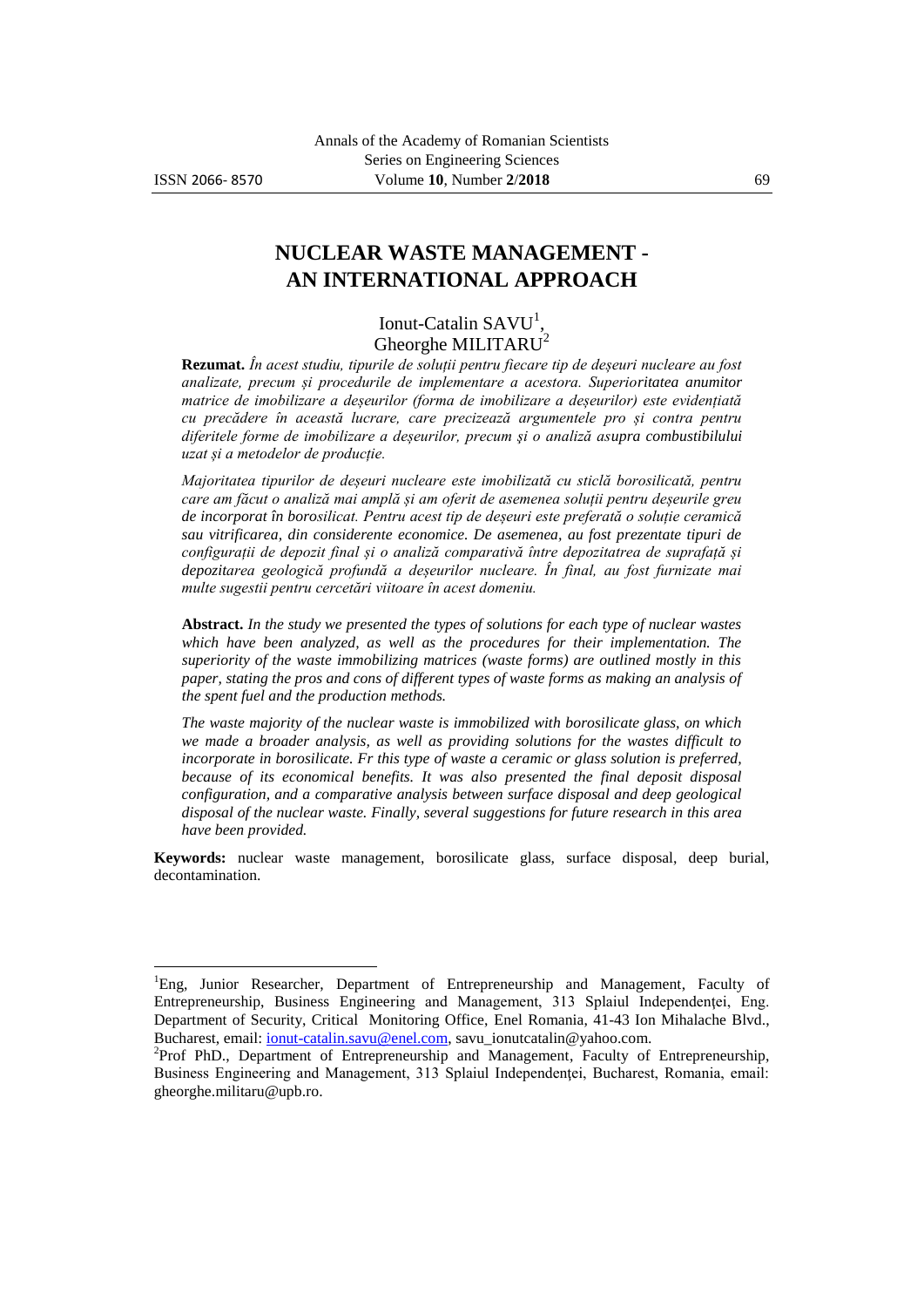## **1. Introduction**

The situation of radioactive waste worldwide is very delicate and must be seen from the point of view of the impact on the environment, the population and the operating personnel, their final storage practices and their optimization in order to ensure radiological safety, in accordance with the regulations and recommendations at national and international levels.

A key factor in the management of nuclear waste is its treatment and storage in accordance with 3 principles to be followed.

Environmental protection, economic efficiency and process flexibility are the factors whose compliance depends on the success or failure of the final treatment and disposal.

At present there is an international consensus that the management of radioactive waste cannot be considered as totally resolved, making technical and sociopolitical conditional development of the application of nuclear energy and the maximum use of its benefits.

## **2. Focusing on the Radioactive Waste Risks**

One of the main concerns about nuclear energy is the unjustified fear of radioactive waste. Radioactive wastes have particular characteristics, they have low volumes, for example, compared to those produced by the burning of coal, and the health hazard is due to the emission of ionizing radiation.

A comparison is made of the risks associated with waste generated by the operation of a coal-fired power plant and those produced by nuclear power. Assuming that coal burning takes place at 100 MW without any pollution control measures, each year it will generate 75 deaths.

If the radioactive waste is vitrified (current technology), then it is arbitrarily thrown into the sea (an unacceptable solution), it will produce 0.6 deaths for each nuclear power plant, spread over millions of years [1].

To quantify the risk associated with deep geological storage, we will resort to the analogy between buried nuclear waste and host rock, as the groundwater movement in geological environments is well studied [2].

From measuring the speed with which rivers carry dissolved material into the oceans can be estimated that on the average  $1.4x10^{-5}$  meters are eroded each year. Hydrogeologists estimate that 26% of the transported material is recovered from groundwater, the rest being due to surface water. The thickness of the bark dissolved annually in the groundwater is therefore  $0.26x10^{-4} = 3.64x10^{-6}$  m.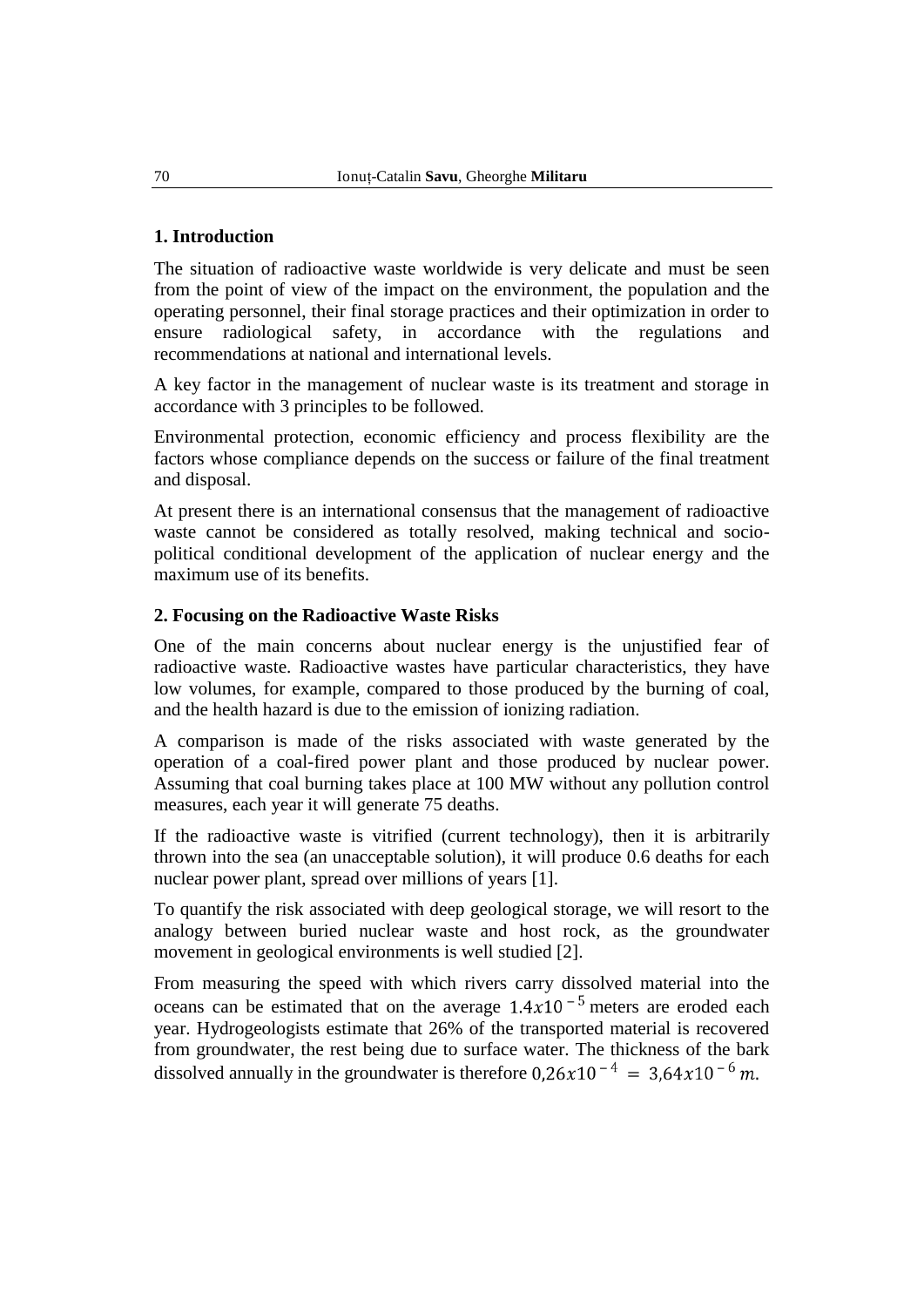Knowing that the underground waters at a depth of 500-600 m have an incidence probability of 2,6x1x10<sup>-4</sup>, it results that the annual dissolved thickness at this depth is of  $3.6x10 - 6x10^{-4} = 1x10^{-9}$  m. If  $1x10^{-9}$  are dissolved each year. it results that an atom has a chance of 1 in a trillion of reaching the surface, that is, "the probability that an atom from the water surface to reach the human body by dividing the amount of water intake of the population to the total amount of water in rivers". The value obtained is of  $1/10000$ . Combining the two probabilities we get the chance that an atom located in the underground rock to reach the human stomach is of  $10x10^{-9}x10^{-4} = 10^{-12}$  [1].

#### **3. Biological Risks of Radiation**

With regard to the risks associated with the biological hazard of nuclear waste, we can say that fears are most often unfounded. Although ionizing radiation as the primary damaging effect of nuclear waste is hazardous, a dose that is quite intense to cause effects is required. Ultimately these effects are divided into deterministic "effects" and stochastic "effects". The impact on the human body determined by deterministic effects is easy like, balding and erythema. This type of impact is measurable, and has a maximum on a scale, with the rising dose, is raising the effects. Stochastic impacts are the ones referring to the probability of the event and a measured dose radiation which infers that these sorts of impact can never be completely eliminated, just the event can be limited. Here is standing as examples are fatal cancer and severe hereditary diseases in offspring [3].

### **4. An International Approach on Nuclear Power Plants and Nuclear Power Plants Generated Waste***.*

The definition of radioactive waste is given by the International Atomic Energy Authority [5] as "any material that contains or is contaminated by radionuclides or radioactivity levels higher than exempted quantities established by the competent authorities and for which no use is foreseen". This definition has a certain degree of ambiguity, given that in some countries it is considered waste, materials that other states refold. It is the case of irradiated used fuel and scraps and uneradicated residues for the reuse of fissile material.

In considered nuclear waste, disposal is according to IAEA, [5] definition of "the disposal of waste and an approved facility without the intention of retrieval". It should be carefully thought when throwing nuclear material, because with the development of new technology fissionable material can be reused more and more so that the decision to integrate it into a certain category remains in government interpretation, with some countries requiring retrievability to be a post disposal option.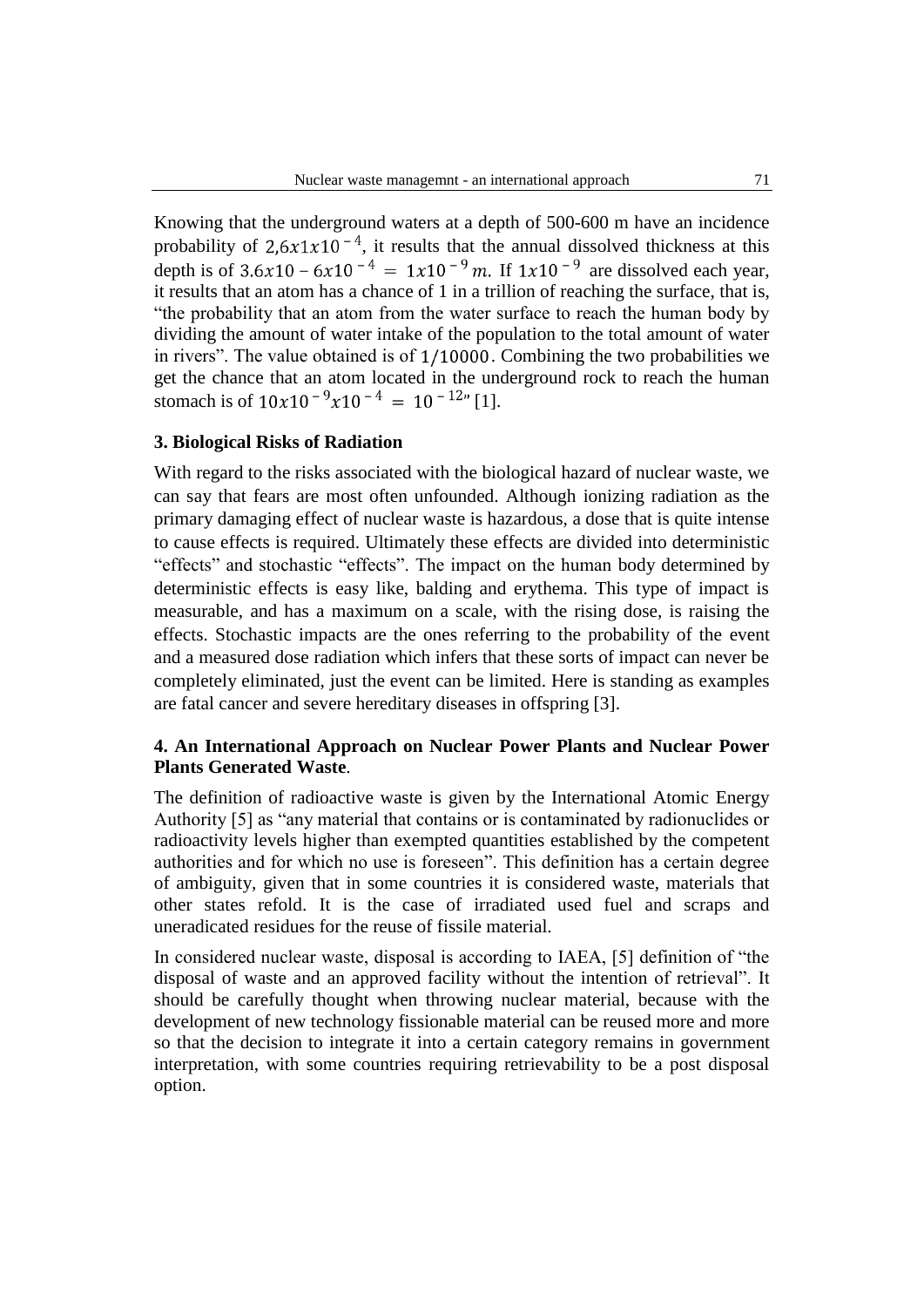## **4.1. A European approach on nuclear power plants and nuclear power plants generated waste**

Currently, over 150 reactors are operational in the European countries [4] which produce about 35% of the energy needed in Europe, yet the biggest challenge is the maintenance of nuclear power plants to produce electricity. Construction, maintenance and decommissioning costs greatly reduce the revenue generated by the production, distribution and sale of electricity.

The necessarily strict regulation of reactor design and operations, coupled with the relatively high end-of-life decommissioning costs, is beginning to be an additional burden. The current trend in nuclear power generation is therefore very much associated with plant lifetime extension and also the approval of specially designed spaces to decontaminate the resulting debris. As well, to be noted that France, Belgium, Bulgaria, and Lithuania have a high dependence on nuclear power (all over 50%), so they rely more than other countries on nuclear generated energy [4].

### **4.2 International Regulation and competent Authorities**

*The International Atomic Energy Agency (IAEA) found* by the United Nations in 1957 to ensure world cooperation for the peaceful use of nuclear [6]. It develops the safety guidelines associated with all stages of the nuclear lifecycle. The member States develop their own regulation with respect to IAEA regulations. Currently there are 113 member countries.

*The International Commission on Radiological Protection (ICRP).* ICRP publishes universal recommendations on the effects of radiation exposure on health. Its activity begun in 1928, and adequate radiological protection data are regularly updated. *The OECD Nuclear Energy Agency (OECD NEA)* has the purpose to encourage the cooperation between member States to develop sustainable nuclear power in a non-polluted environment.

In collaboration with other international nuclear organizations the aim of the organization is to help the development of national regulatory policies on the safety of nuclear installations, protection ionizing radiation protection, preservation of the environment and rehabilitation, radioactive waste management, and nuclear third party liability and insurance.

Exchanges of scientific and technical information, particularly through participation in common services, consist of developing international research and development programmers [7]. It includes all European Union Member States, as well as Australia, Canada, the Czech Republic, Hungary, Iceland, Japan, the Republic of Korea, Mexico, New Zealand, Norway, Poland, Switzerland, Turkey, and the USA.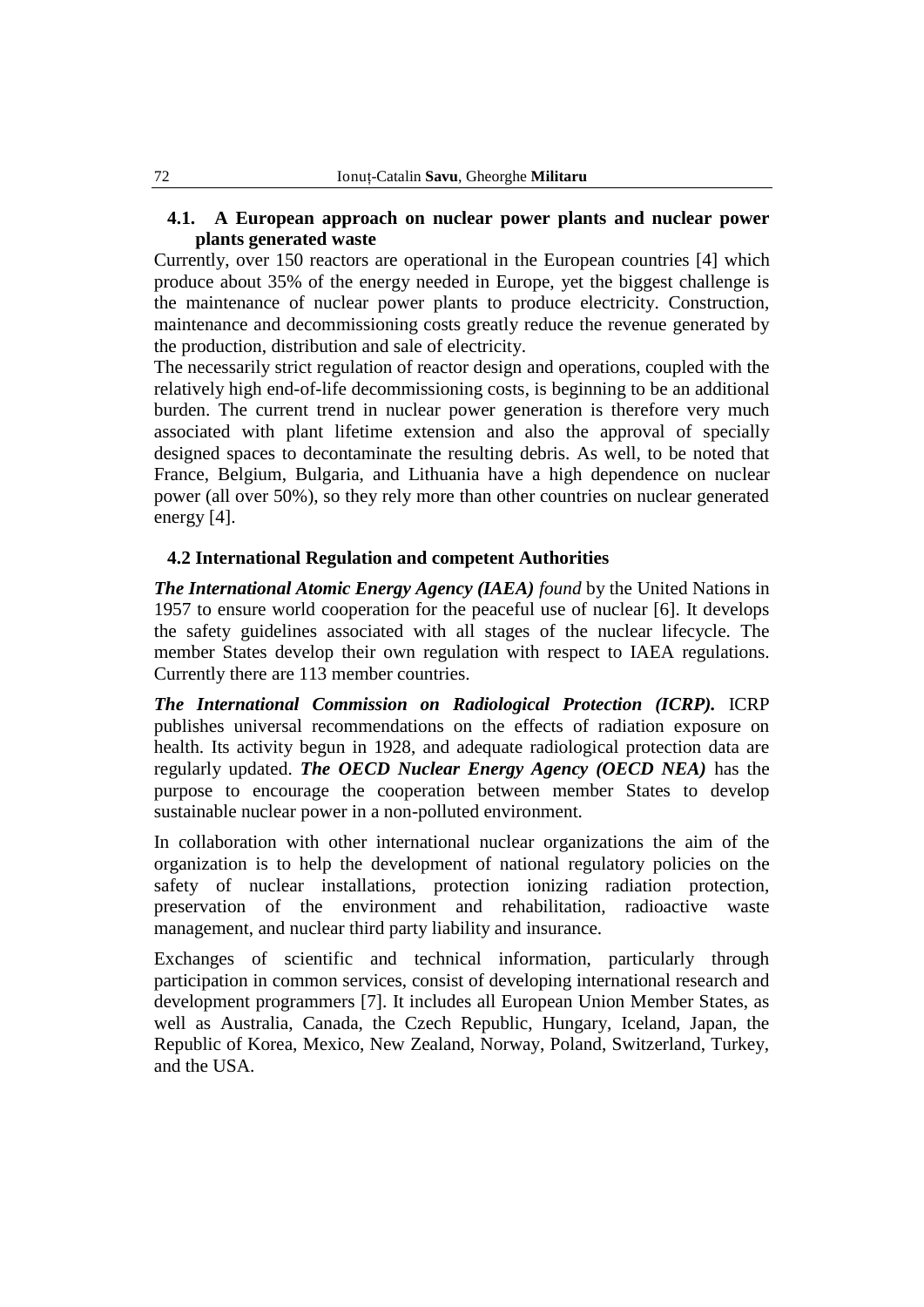*The European Commission.* All Member States of the European Union have developed the legislation, regulation according to the principles, standards, and requirements related to nuclear and associated environmental matters stated upon the 1957 Treaty of the European Atomic Energy Community (Euratom), the 1957 Treaty of the European Economic Community (EEC), and the single European Act of 1987. Recommendations made by the ICRP, IAEA, and OECDNEA form the basis of specific Community Directives [6].

#### **5. International Situation of Radioactive Sources**

All units using radioactive sources can be considered as generating radioactive waste. Areas where such radioactive materials are used are vast and include: energy production, medicine, research, industry, production, and so on.

#### **Total Number of Reactors 450**





Source: Author based on, International Atomic Energy Agency, PRIS (Power Reactor Information Systems), Regional Distribution of Nuclear Power Plants [8].

At international level IAEA counts almost all the world"s states that have activities in the field to report the status of radioactive waste, keep it under control and the development of new technologies with regard to the situation of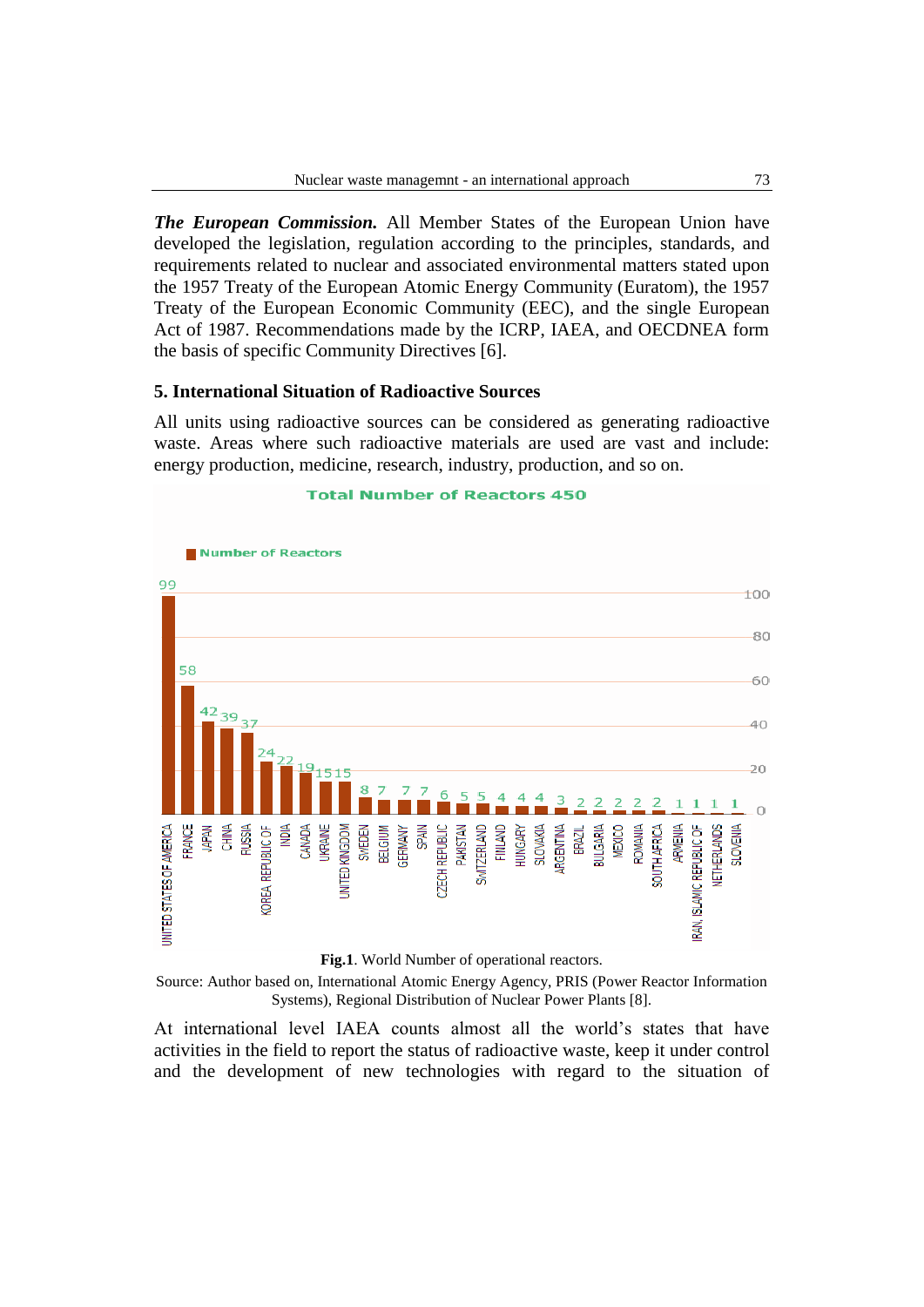radioactive waste. In 1957, 56 States, including Romania, set up the agency, and then 106 other Sates joined the IAEA, resulting in a total of 169 Member States by December 2017 [8].

According to the data centralized by the International Atomic Energy Agency, on nuclear research reactors (IAEA, 2009, pp.10) [2], there are States with a single nuclear research reactor, as is the case with 26 States.

Economically developed States are generally the ones that use the most nuclear research reactors, reaching the most advanced States in this respect, to talk about 65 nuclear reactors in Russia, 42 nuclear reactors in the US or 16 nuclear reactors in the case of China.

Production of radioactive waste may result either from the normal activities of a nuclear power reactor (spent nuclear fuel) or from activities specific to radiological stations or nuclear research reactors, where an estimate of the quantities of radioactive material is almost impossible, the scenario of the experiments carried out being difficult to predict.

By centralizing the data on nuclear research reactors we can find out that there are a total of 773 reactors in the world. Out of these 450 are decommissioned and 166 are stopped, awaiting the start of decommissioning. 19 nuclear research reactors are temporarily stopped and work has been interrupted in 8. Also 55 reactors are under construction and 12 are planned to be built in the near future. It follows that there are still 247 nuclear research reactors in use that are currently in operation.

On the other hand, the situation of nuclear power reactors is slightly different. Nuclear power reactors in operation are much more global than research ones [9].

Due to the fact that they are used with only one purpose, well defined, the production of electricity, their situation is not so nuanced like that of the research ones. Nuclear energy reactors are usually used for a longer period of time. Worldwide, there are only two NPP-type reactors declared but not yet decommissioned.

Analyzing the results of power reactors in terms of electricity production, an increase in the quantities produced by NPP has been observed in recent years. There are States that rely heavily on nuclear power generation.

In the case of Romania, of the total electricity produced, 19.82% is produced with the help of nuclear energy. States with significant activity in the field revolve around 15-25%. For example, in the US 19.44% of total electricity is nuclear. In Russia, the percentage is 17.52%, in Spain it is 19.73% and in Germany the percentage is 15.45%. At the opposite end, there are almost all northern countries, such as Finland with 33.31%, Sweden with 42.72%, Belgium with 52.08% and Switzerland with 36.41% [9].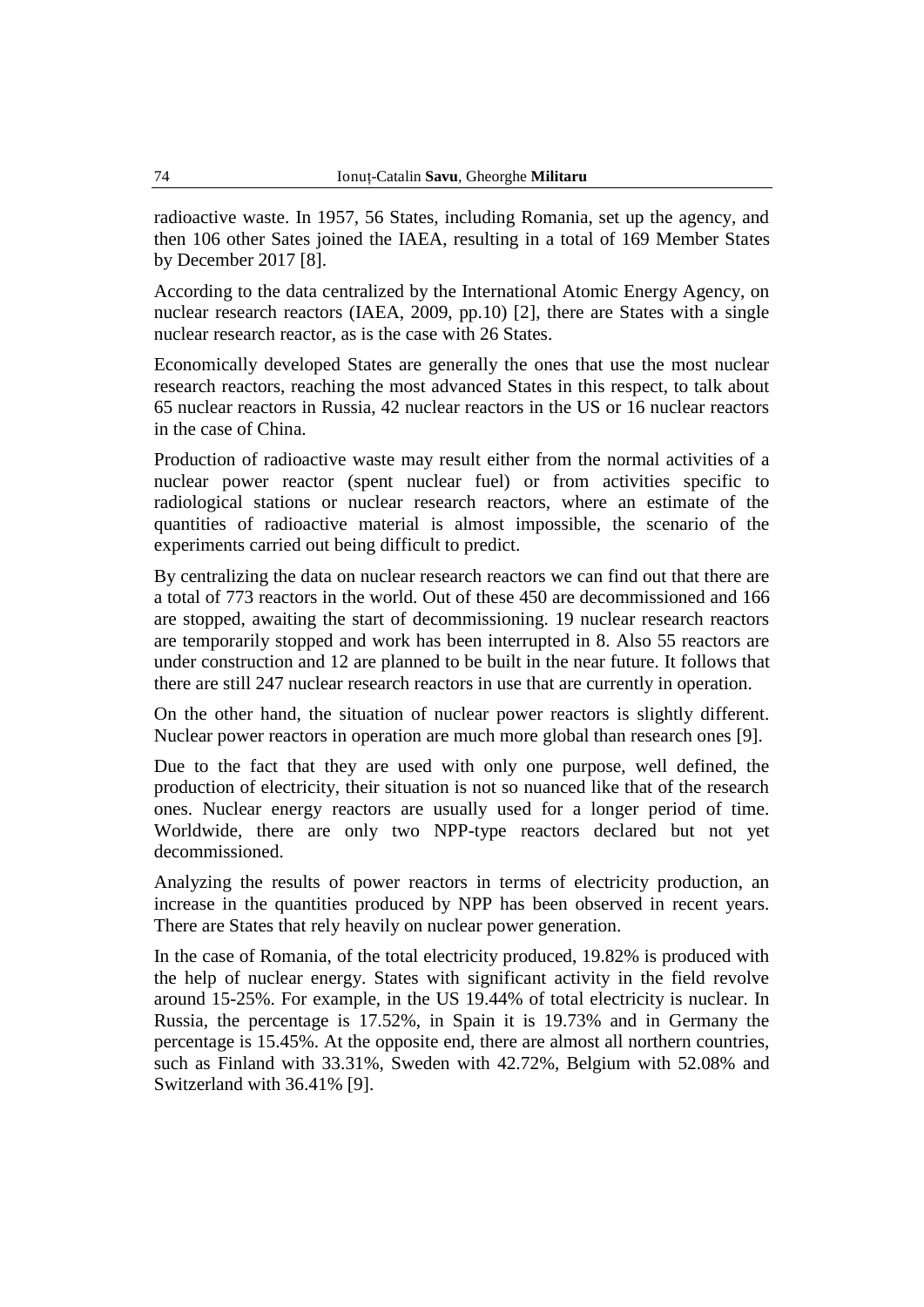## **6. Types of Radioactive Waste**

Different natural and man-made radioactive substances produce significant quantities of radioactive waste (s) with half-lives and different toxicity, which often also contain significant amounts of inactive substances.

There are various classifications made in order to classify the radioactive waste: short- and long-lived, low-level waste, intermediate-level waste and high-level nuclear waste (HLW) are the most used but not universal, definitions. The most dangerous waste of large-scale nuclear origin is HLW, resulting from the reprocessing of the spent fuel or the spent fuel itself.

The low type of waste usually resulted from reactor operations, decontamination of radioactive samples, hospital wastes, spent sources, mining operations, and forming the vast majority and having the greatest volume of radioactive waste. Currently HLW is considered as the most dangerous waste of large-scale nuclear origin is HLW, resulting from reprocessing of the spent fuel or the spent fuel itself. The current definition of HLW is given by its method of production and so HLW cannot be converted to low-level waste by dilution.

That makes HLW hard to manage and their disposal in the oceans is forbidden for instance. The Radioactive activities of this kind of waste are around 1000 Ci/l Ci=curie, the activity of 1 gm of 226Ra, 3.761010 disintegrations/second (Becquerel's, or Bq) [10]. The most quantity of HLW arises from spent fuel or reprocessing waste from power plant fuel, existing, though in other forms like military applications.

## **7. Treatment of Radioactive Waste**

The liquid waste obtained from the treatment of spent nuclear fuel is processed in several ways: evaporation or distillation, precipitation, co-precipitation or flocculation, absorption and ion exchange.

Evaporation or distillation applies to large volumes of radioactive solutions when highly concentrated and highly radioactive solutions are obtained. The method is very expensive, but quite efficient.

Sometimes evaporation takes place up to seconds, when high-level radioactive waste is produced.

Precipitation, co-precipitation or flocculation are classical methods that generally apply to water depollution. They consist of the treatment of radioactive solutions with various chemical reagents that lead to the formation of floccous precipitates, capable of tracing, especially by coprecipitation, the radionuclides present in the solution.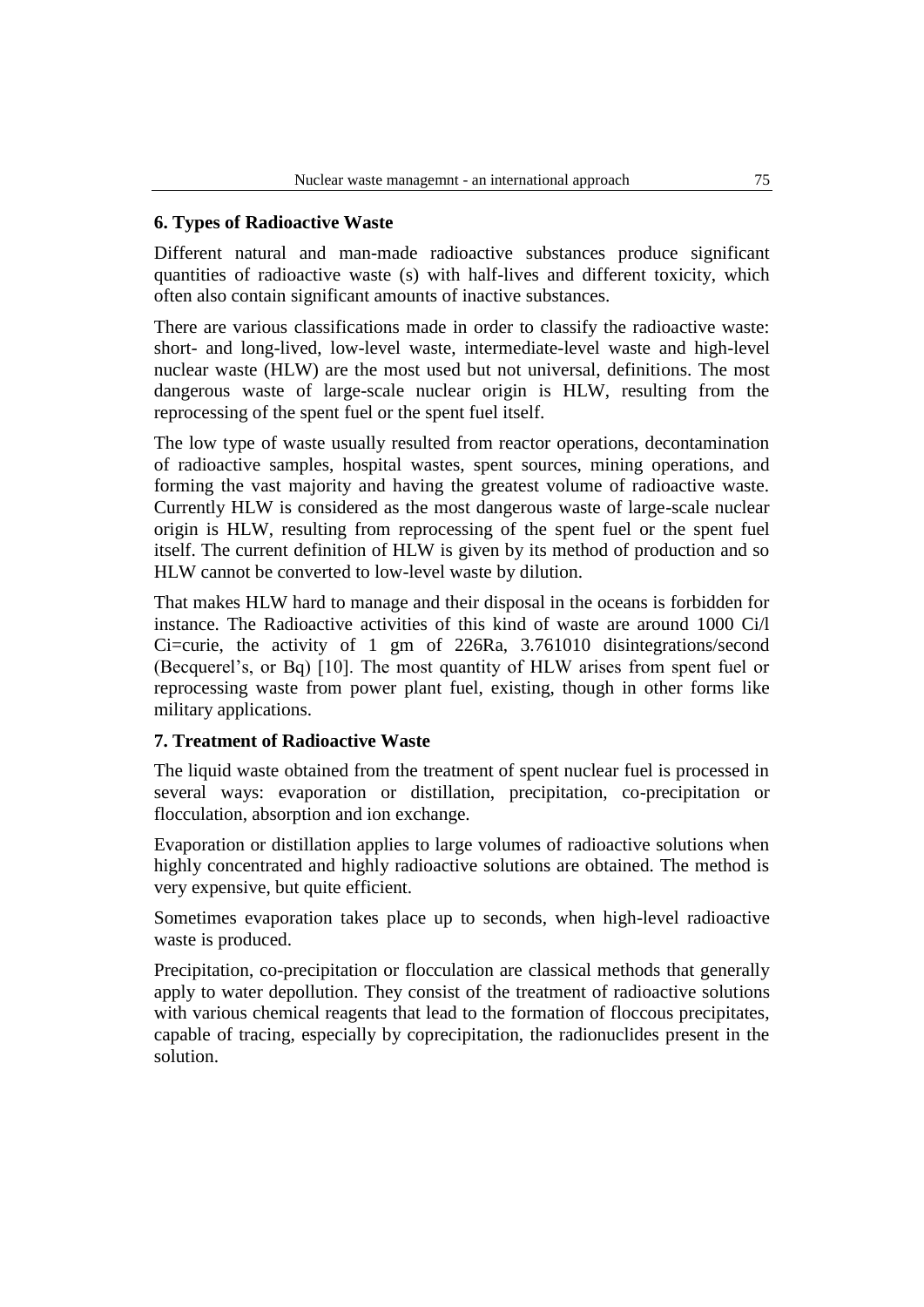### **8. Design Drivers for High-level Nuclear Waste Forms**

When designing a high level waste form three key drivers we should take into account: environmental economic and process flexibility.

The environmental aspect is one of the most important in terms of waste forms of disposal, it must have several characteristics like resistance to aqueous leaching, resistance of the material that seals the waste, a relatively accessible position, but still a safe one, in the event of future use of the buried material. Geological repository, to minimize environmental risk.

### **8.1. Borosilicate glass vitrification**

Borosilicate glasses have been the most popular material adopted for the immobilization of both HLW and LLW. This waste form poses both the chemical durability, mechanical and thermal stability [10].

Borosilicate glasses are flexible with waste loadings and possess the capability of incorporating most of the waste elements. The material has been studied for many years, before it becomes baseline for HLW immobilization [13].

Its chemical conformation containing seven or eight cations, they ensure allow melting temperature around as well as maximizing durability.

Usually produced by Joule melters they use a technology where glass is poured into the disposal cans, Joule melters have been considered obsolete due to finite lifetimes electrode span, corrosion and the limitation of temperature to maximum  $\sim$ 1150<sup>o</sup>C. Among other inconveniences associated with the off gas systems, Joule melters produce large amounts of secondary radioactive waste.

There is as well the problem of waste ions with very limited solubility in borosilicate glass like Ti, Zr, Cr, Mo, sulphate, etc.

Decreasing the waste loading could solve the problem, with price ineffectiveness and increased costs. As well with a Joule melter a relative constant temperature must be maintained in order not to alter the glass viscosity and process to function properly.

Glass viscosity is as well crucial when using a cold-crucible melting (CCM) instead of a Joule melter. The ecology is a little different in CCM"s using oxide charge heated by radiofrequency (rf) field. This is based on the conductivity of the charge, and when needed carbon or metal is added to induce the heating.

In the process, the carbon is oxidized to gas or the metal forms the oxide and becomes part of the melt. With the CCM technology a variety of glass forms can be attained and as well as the evasion of corrosion by using water-cooled coils that allow the containment of the melt.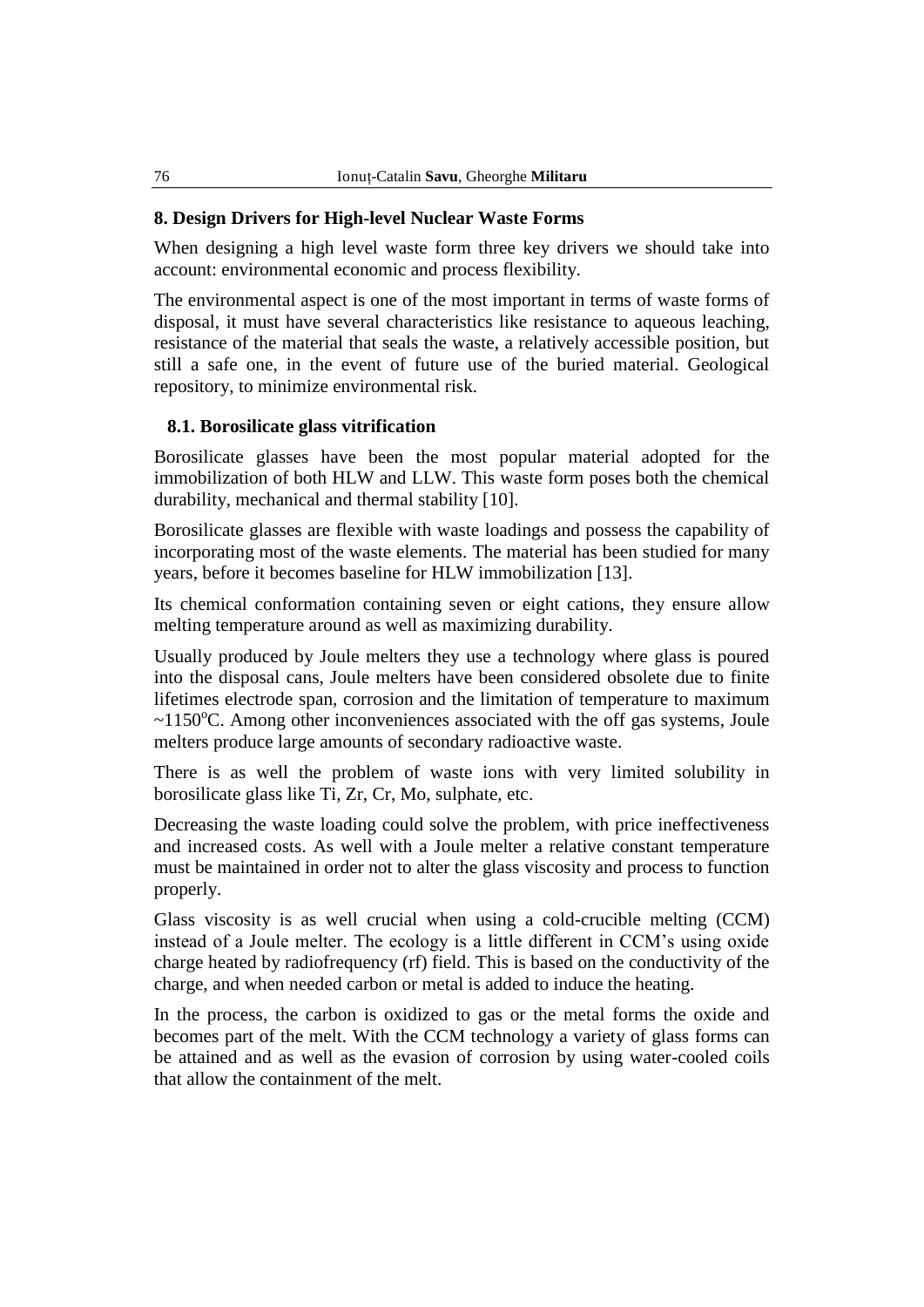

#### **In-Can-Melter vitrification process**



The canister is as a glass manufacturing vessel, and prevents the contact between waste and groundwater.

Thermal decomposition occurs in the calciner, oxysalts (as nitrites and hydroxides) being converted to oxides which are incorporated into the waste form.

In order to form glass, the calcine frit mixture is heated to around  $1000^{\circ}$ C by the zoned furnace.

The canister will be removed and the process will continue by replacing the canister with an empty one.

To be noted that the canisters are corrosion-resistant and proven one of the best long-term disposal solution [14].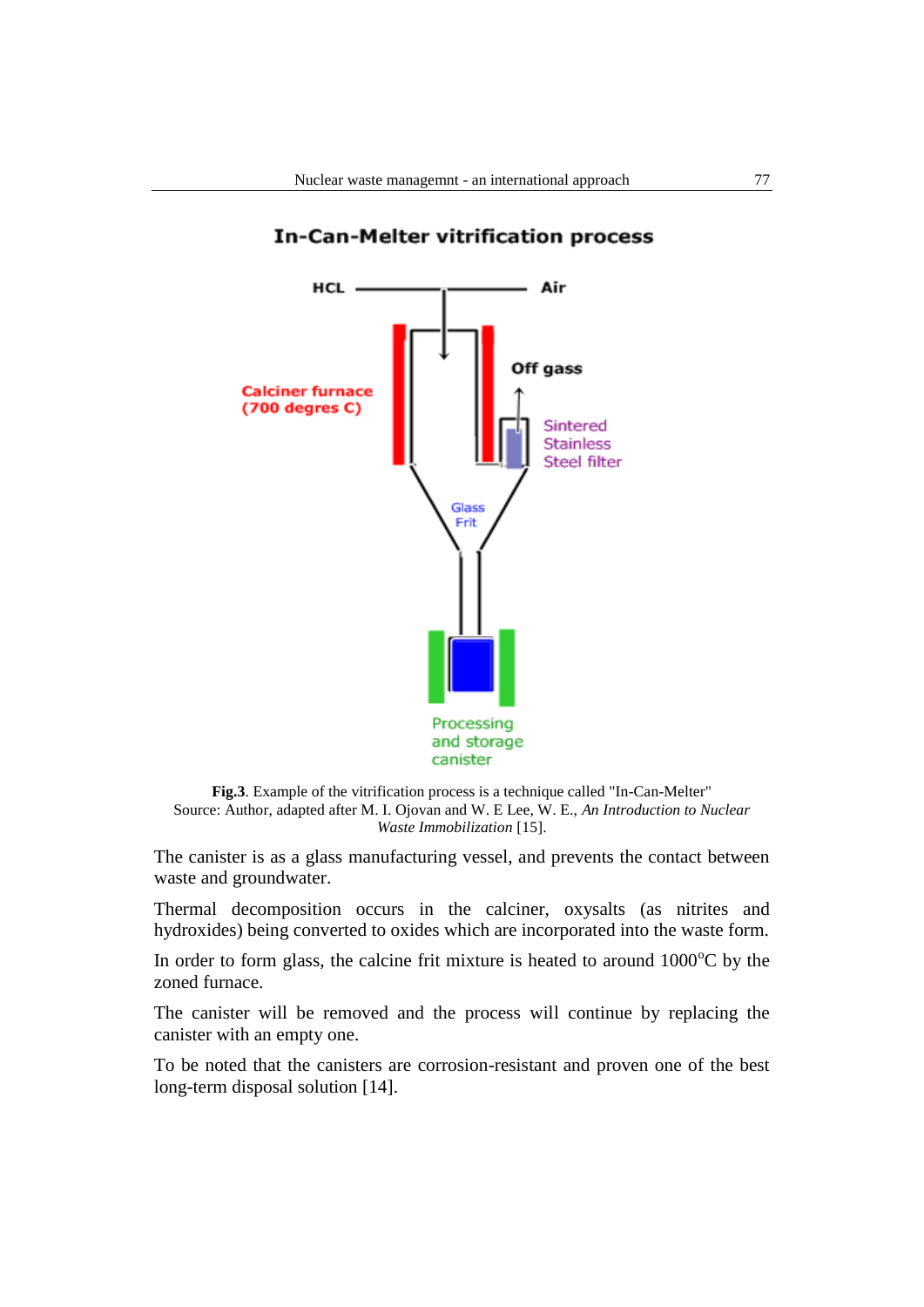

**Fig.4**. A schematic of vitification, using borosilicate glass.

Source: Author, adapted after (M. I. Ojovan and W. E Lee, W. E., "*An Introduction to Nuclear Waste Immobilization"* [12].

The first stage of the vitification process describes the batch formation from forming additives mixed with the liquid waste, and form a paste. After this process the batch enters a melter where water is evaporated followed by the calcination process and glass melter.

In the second stage of the process, the waste is put into the calciner, and after the calcination, additive like (glass frit) are added in order to form the glass. At the end of the process it results the glass melt, carrying the most of the radioactivity and the gas flow. The glass is poured into carbon steel canister, and then put into a cooling annealing furnace, in order to prevent the stress in the glass and avoid further cracking [12]. The gas flow is passed through a complex filtering system that removes the restant radionuclides and the restant chemical compounds [10].

#### **8.2 Phosphate glasses**

They were first developed in America, in the mid "80s and were unsuccessful due to unattractive from the environmental point of view, even though the waste form properties were satisfactory and the melting temperatures were considered low  $(-800^{\circ}C)$ . In Russia, with the aid of the cold-crucible melter (CCM) technique sodium aluminophosphate glass were used for some HLW.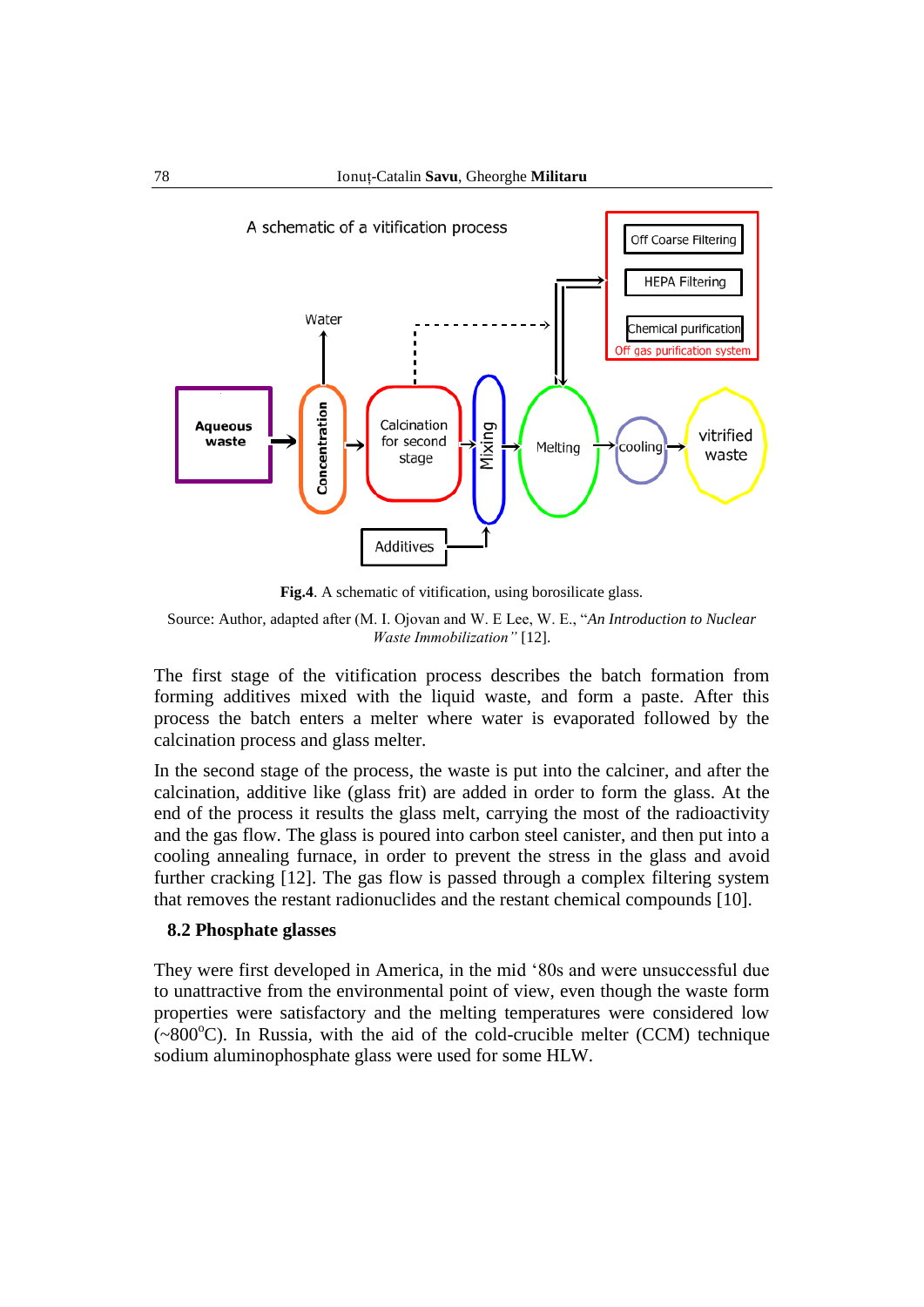| No.            | Oxide $(wt\%)$    | Type of glass |              |             |
|----------------|-------------------|---------------|--------------|-------------|
|                |                   | R7T7 (France) | DWPF (US)    | Pamela (UK) |
| $\mathbf{1}$   | SiO <sub>2</sub>  | 54.9          | 68           | 58.6        |
| $\overline{2}$ | B2O <sub>3</sub>  | 16.9          | 10           | 14.7        |
| 3              | Li <sub>2</sub> O | 2.4           | 7            | 4.7         |
| $\overline{4}$ | Na <sub>2</sub> O | 11.9          | 13           | 6.5         |
| 5              | CaO               | 4.9           |              | 5.1         |
| 6              | TiO <sub>2</sub>  |               |              | 5.1         |
| 7              | MgO               |               | $\mathbf{1}$ | 2.3         |
| 8              | $Al_2O_3$         | 5.9           |              | 3           |
| 9              | ZnO               | 3             |              |             |

**Table 2.** Typical borosilicate glass compositions designed for HLW immobilization

Source: Author based Ahn J., Apted M. Geological Repository Systems for Safe Disposal of Spent Nuclear Fuels and Radioactive Waste [10]

#### **8.3 Ceramics: silicate, aluminate and phosphate**

Single-phase ceramics have been widely used as a waste form driver Sodium zirconium phosphate (NZP) are most used the full range of FPs and actinides. Monazite, apatite and zircon have been in use for actinides, immobilization.

For Cs immobilization the common practice is to use pollucite and  $CsAlSi<sub>5</sub>O<sub>12</sub>$ .

Although broadly used, diluting with alumina, silicate or phosphate would increase heat, pro heat production and volatility losses, overcoming these difficulties Rockwell Science Center (RSC), which put forward hot isostatic pressing (HIP) as an innovative method [15].

The waste is immobilized in a pressure vessel surrounding an insulated resistance heated furnace. The can is filled with the calcined feed, then is evacuated and sealed.

Heating and pressure is applied after the can is placed into the HIP, immobilizing and consolidating the waste into a dense monolithic block can sealed.

The HIP has are zero gas emissions during the consolidation process, minimizing the secondary waste and the costs of the high temperature off-gas treatment.

Making it a reliable method, the ip process is used for more than 30 years.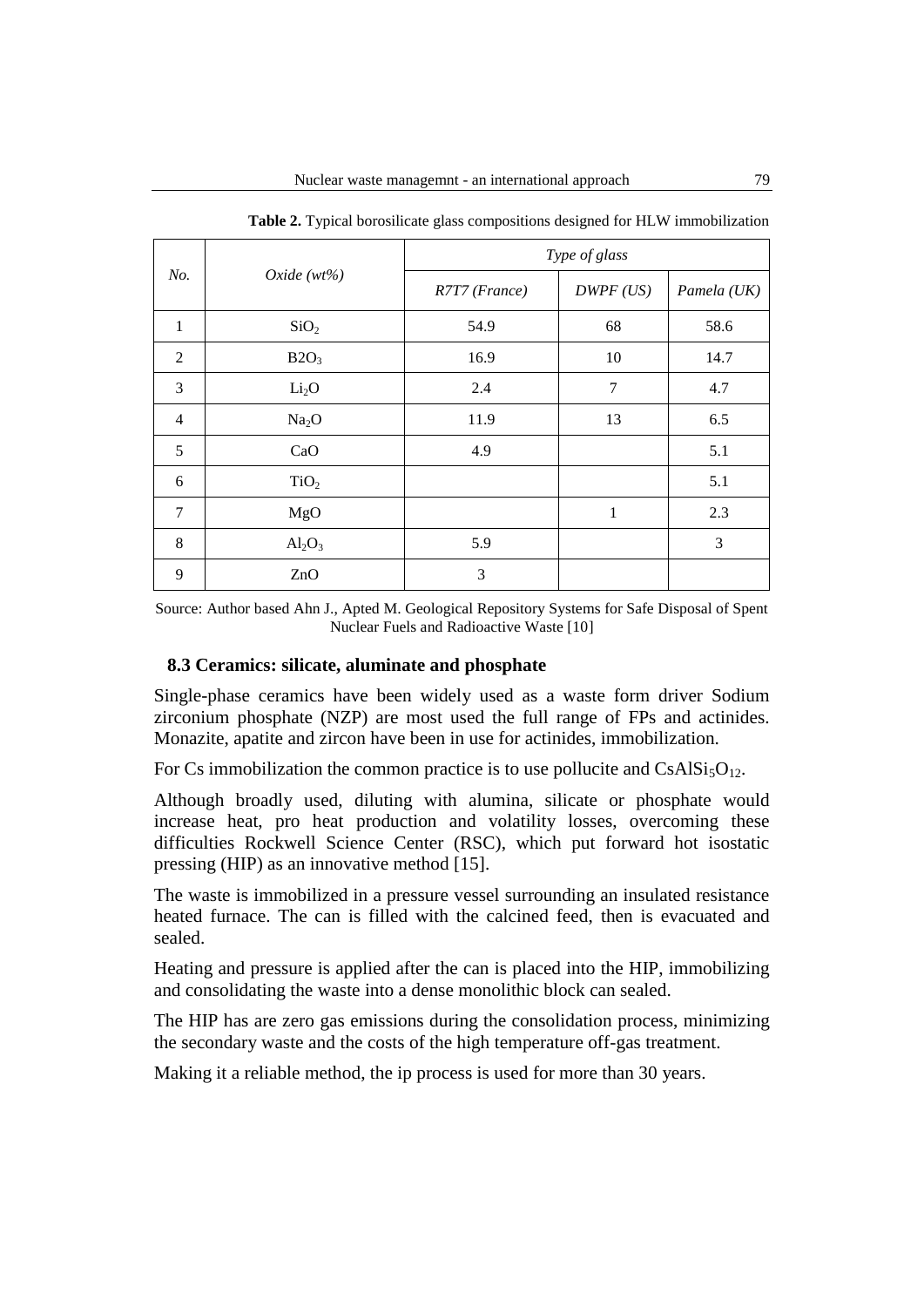#### **8.4 Titanate ceramics**

Multi-phase titanate ceramics based dense materials Synroc-C ceramic [16] are made by first mixing inactive precursors of Al, Ba, Ca, Ti and Zr oxides with liquid HLW. The technology further implies drying and calcining in an  $H_2/N_2$ atmosphere at  $750^{\circ}$ C, mixing with 2 wt% of powdered Ti metal considering redox control and then isostatic pressured at  $1100^{\circ}$ C. The waste ions are dilutely incorporated in the titanate mineral making them more insoluble in water than the silicates and phosphates used in supercalcine.

## **8.5 Glass–ceramics**

Glass–ceramics are combining the technologies and glasses and ceramics, being suitable for the waste streams contain glass formers, together with components difficult for glass immobilization. Sphener glass–ceramics was initially developed in Canada and consisted of sphene,  $CaTiSiO<sub>5</sub>$ , in a durable aluminosilicate matrix [17]. Other silicate-based materials were celsian  $(BaA<sub>2</sub>Si<sub>2</sub>O<sub>8</sub>)$ , fresnoite  $(Ba<sub>2</sub>TiSi<sub>2</sub>O<sub>8</sub>)$ , diopside  $(CaMgSi<sub>2</sub>O<sub>6</sub>)$  and calcium aluminosilicates [17].

## **9. Final Storage of Radioactive Waste**

Final disposal is the last stage of the radioactive waste management system. This mainly consists in the placement of radioactive waste in storage facilities, ensuring reasonable security, without the intention of being moved and without ensuring long-term surveillance and maintenance. Security is mainly achieved by concentration and containment involving the containment of conditioned radioactive waste in the final repository.

Gaseous waste containing 41Ar, 85Kr, 131Xe, 3H 131I resulting from the 235U fission in the current practice is evacuated directly into the atmosphere at high heights where it is diluted with atmospheric air. In cases where these gaseous emissions have a very high radioactivity, exceeded or exceeded by radioactive aerosols, before sending them into the atmosphere, they pass over a special filter system capable of retaining them [11].

Radioactive aerosols with excess activity may not be discharged directly into the atmosphere. For their retention, the polluted air passes through electrostatic filters, porous filter materials (filter paper, cellulose, asbestos), or through filters made of glass fibres, synthetic materials, etc. Low-grade liquid wastes, after dilution and storage in special basins, are discharged into surface waters such as rivers, lakes, and oceans.

The most attractive storage options are storage in tanks buried or submerged in oceans and seas is the most widely used method in countries with developed nuclear industry.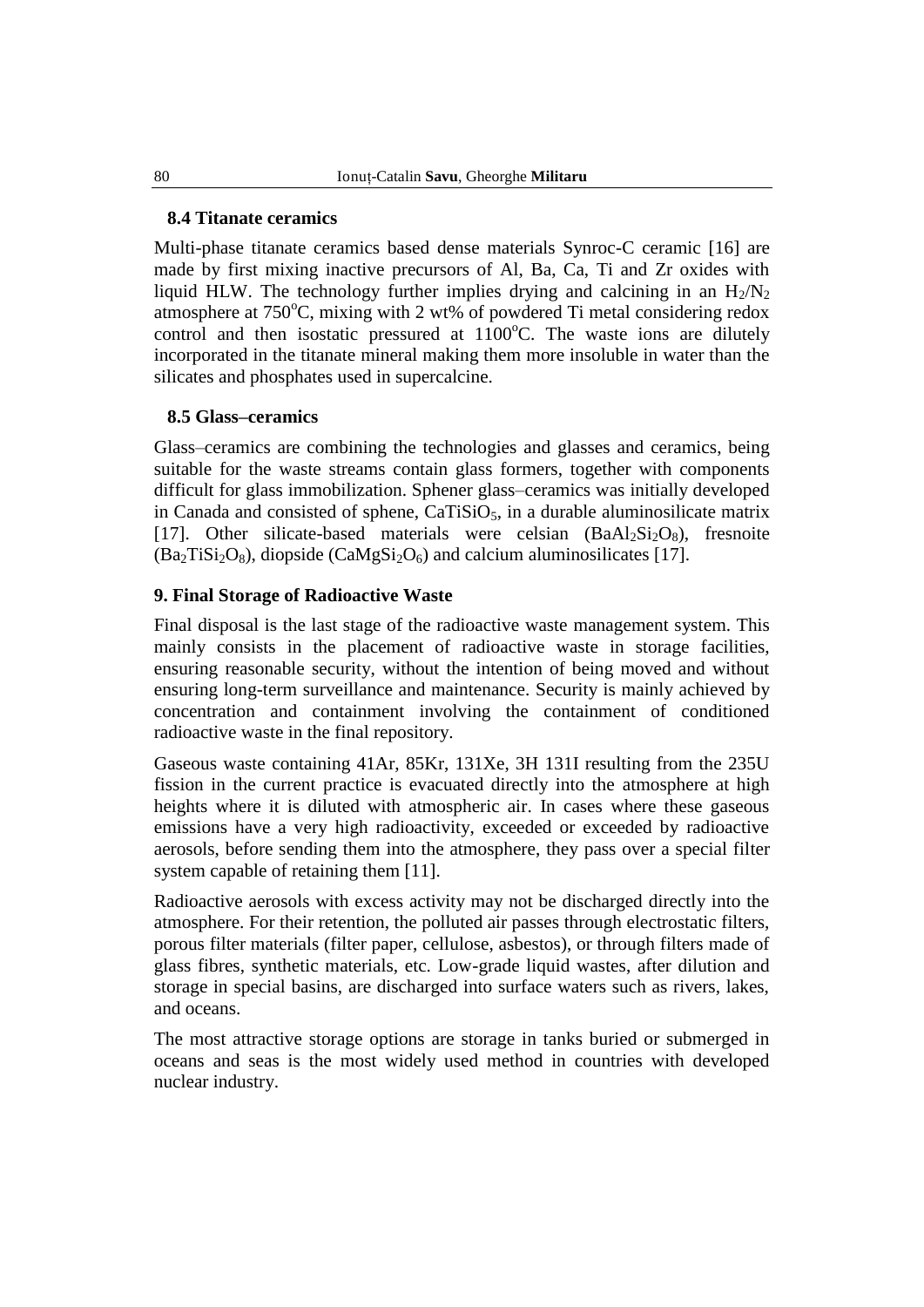

**Fig. 5**. Components of the storage system.

*Source*: Adapted after Alan Carolissen, Overview Radioactive Waste Management in RS [18]

Requirements for the location of radioactive waste dumps [19]. In establishing the optimal site for the construction and operation of a radioactive waste repository, the fundamental principles regarding the safe management and storage of radioactive waste are taken into account. The objective of designing a storage facility is to ensure that the facility can be built, the waste accepted, handled and stored without risk to the health of the population and the environment, both during and after the facility is closed.

#### **9.1 Surface storage options**

Activities such as the decommissioning of nuclear power plants and other nuclear facilities as well as non-restrictive decontamination, decommissioning or releasing operations of associated installations and sites can lead to significant amounts of low-activity waste with low trans uranium content and/or long-term activation and fission products [20].

For this type of waste, landfill storage, with engineering barriers limited to / or near the site where the wastes originate is an attractive safety and economic option. Isolation of radionuclides from waste is guaranteed by their location, properly confined, above the groundwater and by limiting or avoiding rainwater percolation with a sufficiently tight covering/closure system.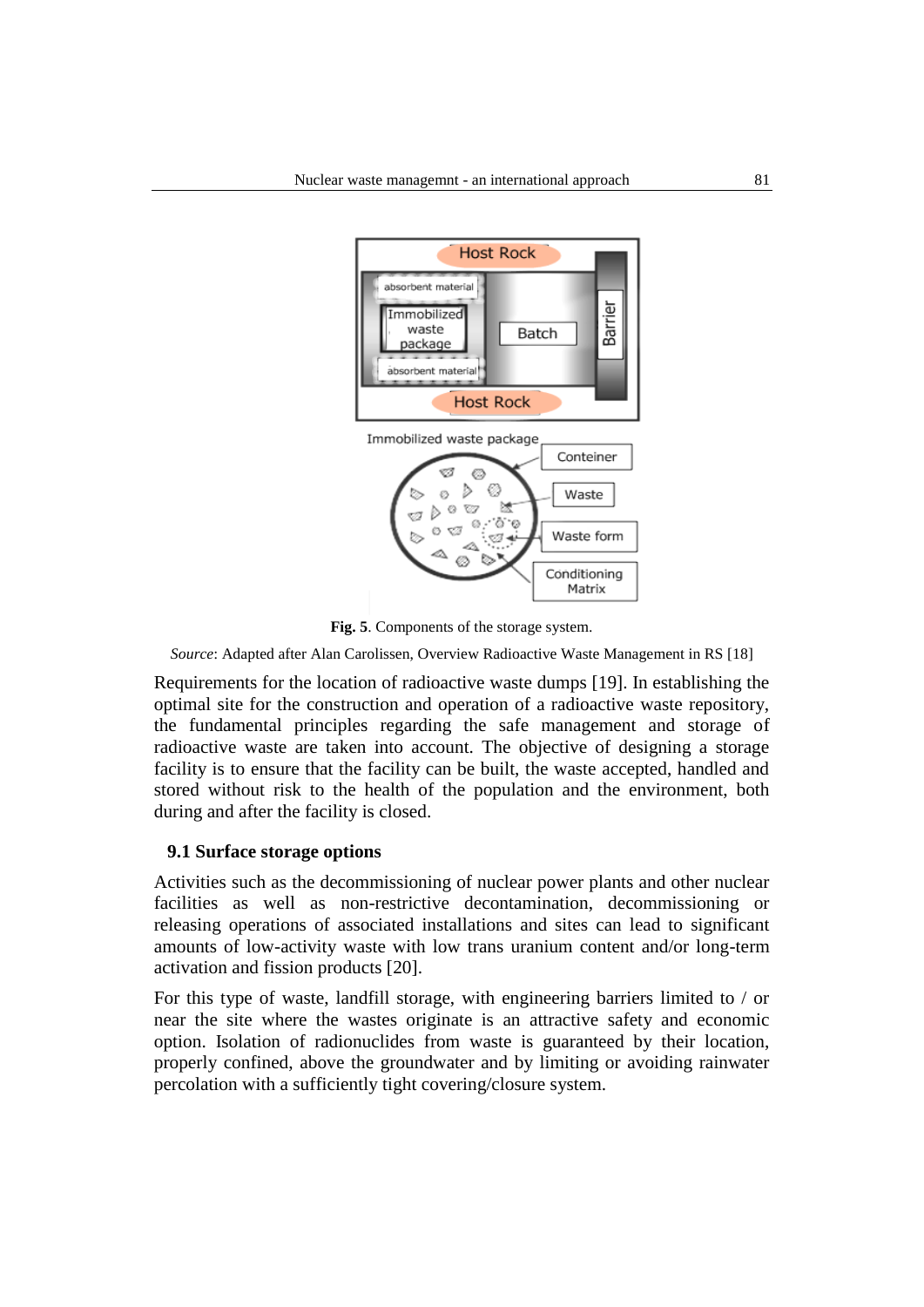Waste with a high content of long life radionuclides is usually stored in geological formations of depth. The depth of location of these types of geological deposits varies between several hundred meters. The forms of conditioned waste accepted at a specific landfill depend on the characteristics of the waste and the site. Waste treatment and conditioning provide both physical barriers and chemical barriers in terms of radionuclide migration and their disposal into the environment [21].

The deposit may take the form of a tunnel, a room or a silo. It can be specially built for this purpose or built / placed in an existing mine. The walls can be covered, for example, with cement-based material (hollow), and the free spaces can be filled with a low permeability material, e.g. bentonite, to control underground water movement. In principle, deposits located in caverns / mining tunnels provide a higher level of containment compared to surface deposits.

### **10. Conclusions**

Conclusion (1). This paper aims to draw attention to the potential risk posed by radioactive waste. Some clarifications have been made as to the properties of radioactive waste and its particularities. Real data on the situation of nuclear centres in the world were presented.

Conclusion (2). This study explores new ideas on radioactive waste management, such as the reduction of radioactive waste by compaction, or the use of a wet air polluting radioactive air filtration facility, in combination with a liquid radioactive waste treatment facility makes treatment of radioactive mud instantly or by accumulation in special tanks.

Conclusion (3). We have tried to present the methods of radioactive waste disposal, presenting the advantages and disadvantages of each of them, the focus was on the vitrification techniques and especially the borosilicate vitrification technique. Also, other convenient alternatives as to the immobilization of nuclear waste were presented when vitrification was not feasible. All aspects presented can be widely debated and can be the subject of further interesting studies that will certainly lead to the development of the field of radioactive waste management.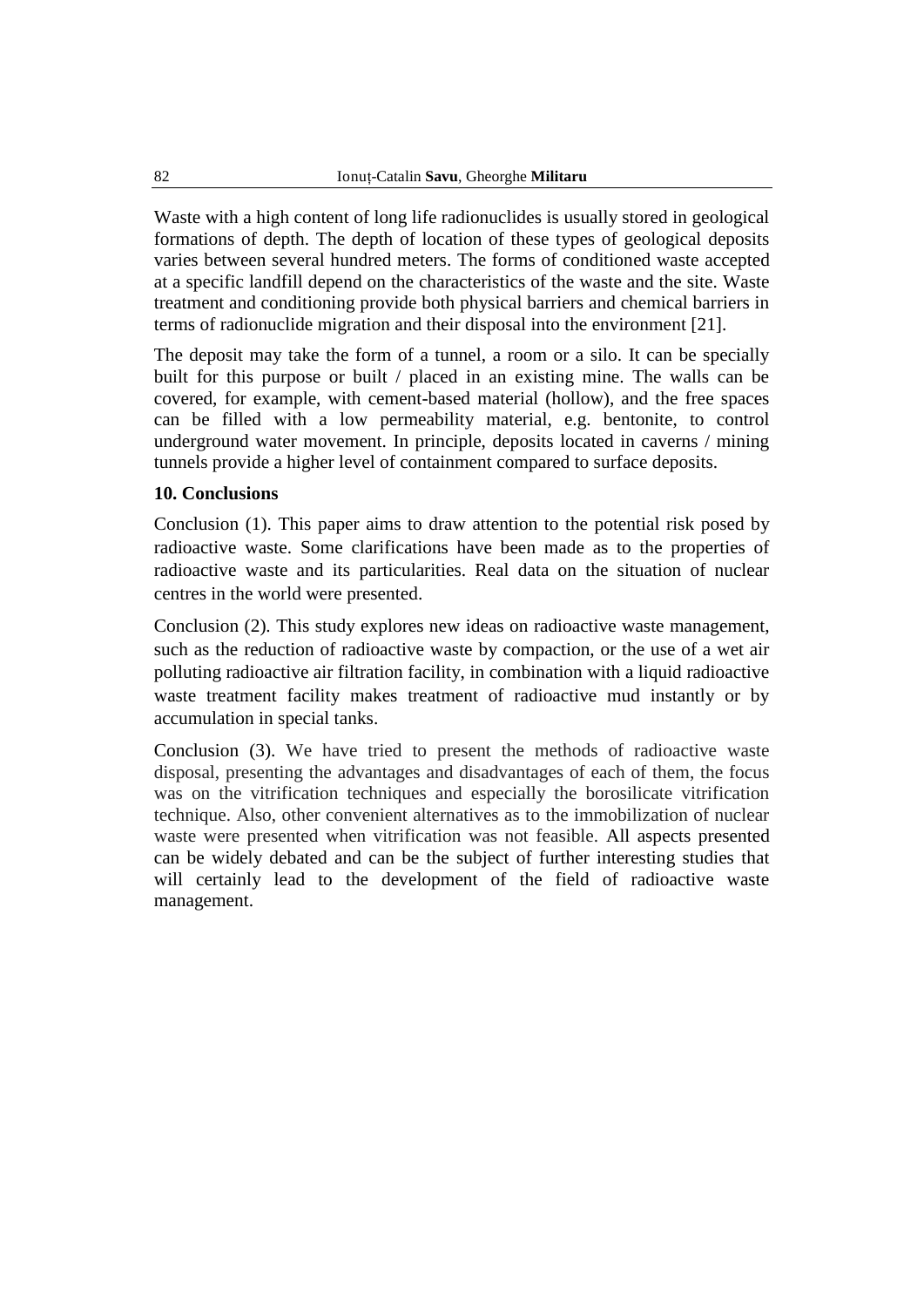# **R E F E R E N C E S**

[1] Glodeanu, A., *Deseurile radioactive, mituri și adevăruri*, 1<sup>st</sup> ed. Bucharest, Asociația Română Nucleara, Bucuresti, Romania, **2003**, pp. 7-8.

[2] International Atomic Energy Agency, *Safety Standards Series no. Gsg-1, Classification of Radioactive Waste - General Safety Guide International Atomic Energy Agency*, Vienna, Austria, **2009**, p. 32.

[3] Bayliss, C., Langley, K. *Nuclear Decommissioning Waste Management and Environmental Site Remediation,* Butterworth-Heinemann, **2010**, pp. 23-26, p. 44.

[4] International Atomic Energy Agency, PRIS (Power Reactor Information Systems), *The Database on Nuclear Power Reactors*, https://www.iaea.org/pris.

[5] International Atomic Energy Agency, *The principles of Radioactive Waste Management,*  IAEA Safety Series No. 11 l-F, IAEA, **2010** p. 11.

[6] International Atomic Energy Agency, *The Statute of the IAEA, Conference on the Statute of the International Atomic Energy Agency,* United Nations, **1957**, p. 2.

[7] Lau, F., "*A Dictionary of Nuclear Power and Waste Management",* Research Studies Press, Exeter, UK, **1987**; pp.44-61

[8] International Atomic Energy Agency, *List of Member States*, Vienna, **2017**, [https://www.iaea.org/about/governance/list-of-member-states.](https://www.iaea.org/about/governance/list-of-member-states)

[9] International Atomic Energy Agency, PRIS (Power Reactor Information Systems), "*Regional Distribution of Nuclear PowerPlants*, **2017**, [https://www.iaea.org/PRIS/](https://www.iaea.org/PRIS/%20WorldStatistics/OperationalReactorsByCountry.aspx)  [WorldStatistics/OperationalReactorsByCountry.aspx\]](https://www.iaea.org/PRIS/%20WorldStatistics/OperationalReactorsByCountry.aspx).

[10] Ahn J, Apted M, *Geological Repository Systems for Safe Disposal of Spent Nuclear Fuels and Radioactive Waste, 2010,* p.263, pp.271-273, pp. 275-290, pp. 332-400.

[11] Gaspar, I., *Elemente de radioprotecţie*, Editura Tehnică, Bucureşti, **1978**, pp.72-76, p. 79.

[12] Ojovan M. I., Lee W. E., *An introduction to Nuclear Waste Immobilization*, Elsevier Science Publishers, B.V, Amsterdam, **2005**,. Pp. 305-333; p. 340.

[13] Lee W. E, Ojovan M. I., Stennet M.C., Hyatt M.C., *Immobilization of Radioactive Waste in Glasses, Glass Composite Materials and Ceramics. Advances in Applied Ceramics*"; **2006**, p. 205, p. 105.

[14] Ojovan M. I., Juoi J., *Processing Ceramics for Radioactive Waste Immobilization, Advances in Science and Technology*, **2006**; p. 45, pp. 205-206.

[15] Morgan P. D. E., Clarke D. R., Jantzen C. M., Harker A. B., *High-alumina Tailored Nuclear Waste Ceramics,* Journal of American Ceramic Society; **1981**, p.64, pp. 249-258.

[16] Ringwood A E, Kesson S E, Reeve K D, Levins DMand Ramm E J, *Synroc, in Radioactive Waste Forms for the Future*, Amsterdam, Netherlands, **1980**, pp. 271.

[17] Hayward P J, *Glass-ceramics, in Radioactive Waste Forms for the Future*, Amsterdam; Netherlands, **1999**, pp. 167-162.